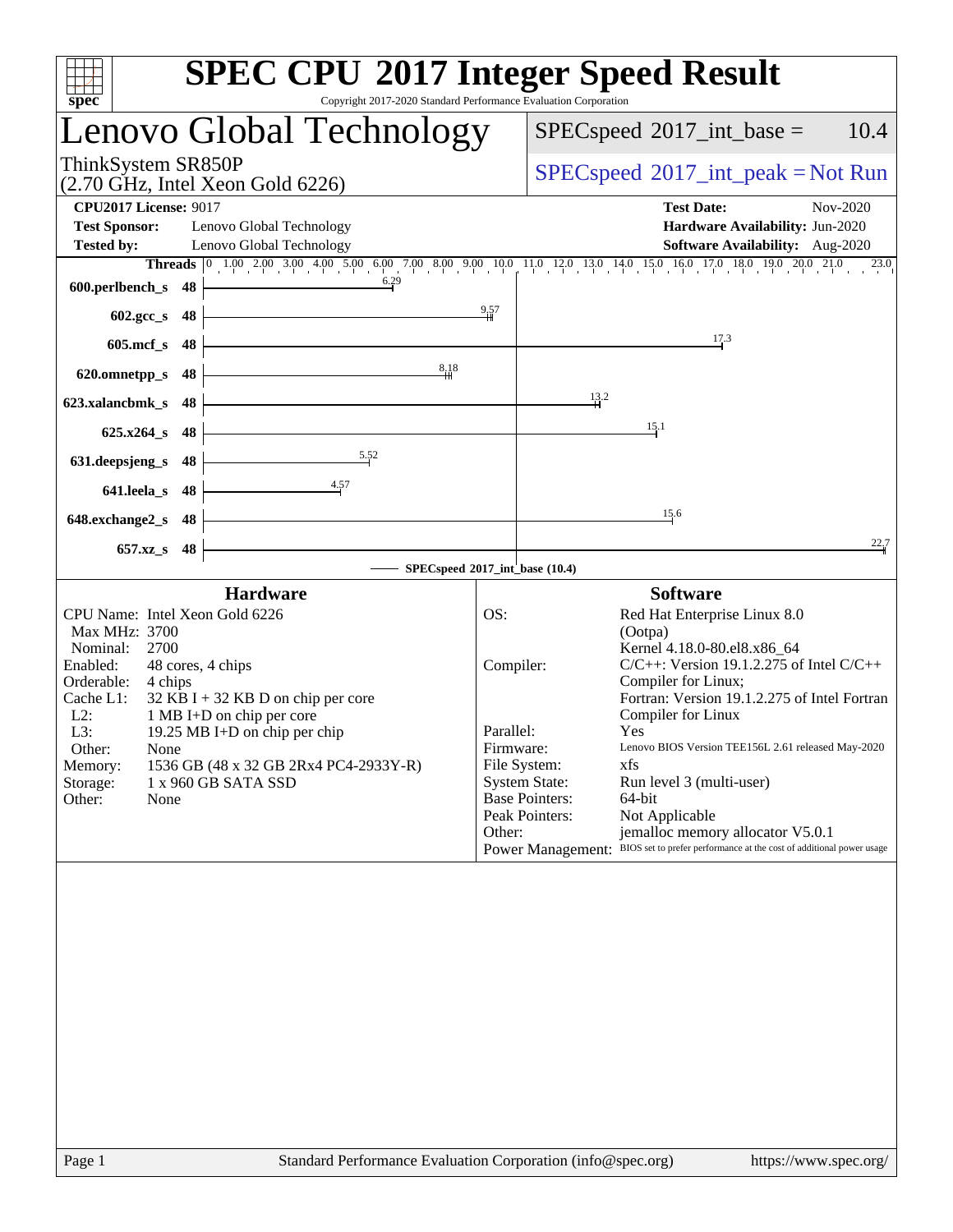

### **[SPEC CPU](http://www.spec.org/auto/cpu2017/Docs/result-fields.html#SPECCPU2017IntegerSpeedResult)[2017 Integer Speed Result](http://www.spec.org/auto/cpu2017/Docs/result-fields.html#SPECCPU2017IntegerSpeedResult)** Copyright 2017-2020 Standard Performance Evaluation Corporation

# Lenovo Global Technology

(2.70 GHz, Intel Xeon Gold 6226)

 $SPEC speed^{\circ}2017\_int\_peak = Not Run$  $SPECspeed^{\circ}2017\_int\_base = 10.4$  $SPECspeed^{\circ}2017\_int\_base = 10.4$ 

**[Test Sponsor:](http://www.spec.org/auto/cpu2017/Docs/result-fields.html#TestSponsor)** Lenovo Global Technology **[Hardware Availability:](http://www.spec.org/auto/cpu2017/Docs/result-fields.html#HardwareAvailability)** Jun-2020 **[Tested by:](http://www.spec.org/auto/cpu2017/Docs/result-fields.html#Testedby)** Lenovo Global Technology **[Software Availability:](http://www.spec.org/auto/cpu2017/Docs/result-fields.html#SoftwareAvailability)** Aug-2020

**[CPU2017 License:](http://www.spec.org/auto/cpu2017/Docs/result-fields.html#CPU2017License)** 9017 **[Test Date:](http://www.spec.org/auto/cpu2017/Docs/result-fields.html#TestDate)** Nov-2020

### **[Results Table](http://www.spec.org/auto/cpu2017/Docs/result-fields.html#ResultsTable)**

|                                     | <b>Base</b>    |                |       |                | <b>Peak</b> |                |       |                |                |              |                |              |                |              |
|-------------------------------------|----------------|----------------|-------|----------------|-------------|----------------|-------|----------------|----------------|--------------|----------------|--------------|----------------|--------------|
| <b>Benchmark</b>                    | <b>Threads</b> | <b>Seconds</b> | Ratio | <b>Seconds</b> | Ratio       | <b>Seconds</b> | Ratio | <b>Threads</b> | <b>Seconds</b> | <b>Ratio</b> | <b>Seconds</b> | <b>Ratio</b> | <b>Seconds</b> | <b>Ratio</b> |
| $600.$ perlbench_s                  | 48             | 282            | 6.29  | 282            | 6.29        | 281            | 6.31  |                |                |              |                |              |                |              |
| $602.\text{gcc}\_\text{s}$          | 48             | 416            | 9.57  | 420            | 9.48        | 413            | 9.65  |                |                |              |                |              |                |              |
| $605$ .mcf s                        | 48             | 273            | 17.3  | 273            | 17.3        | 273            | 17.3  |                |                |              |                |              |                |              |
| 620.omnetpp_s                       | 48             | 199            | 8.18  | 202            | 8.09        | 197            | 8.28  |                |                |              |                |              |                |              |
| 623.xalancbmk s                     | 48             | 108            | 13.1  | 107            | 13.2        | 107            | 13.2  |                |                |              |                |              |                |              |
| 625.x264 s                          | 48             | 117            | 15.1  | 117            | 15.1        | 117            | 15.1  |                |                |              |                |              |                |              |
| 631.deepsjeng_s                     | 48             | 260            | 5.52  | 260            | 5.52        | 260            | 5.52  |                |                |              |                |              |                |              |
| $641.$ leela_s                      | 48             | 373            | 4.57  | 373            | 4.57        | 373            | 4.57  |                |                |              |                |              |                |              |
| 648.exchange2_s                     | 48             | 188            | 15.6  | 188            | 15.6        | 188            | 15.6  |                |                |              |                |              |                |              |
| 657.xz s                            | 48             | 272            | 22.7  | 273            | 22.7        | 272            | 22.7  |                |                |              |                |              |                |              |
| $SPECspeed*2017$ int base =<br>10.4 |                |                |       |                |             |                |       |                |                |              |                |              |                |              |

**[SPECspeed](http://www.spec.org/auto/cpu2017/Docs/result-fields.html#SPECspeed2017intpeak)[2017\\_int\\_peak =](http://www.spec.org/auto/cpu2017/Docs/result-fields.html#SPECspeed2017intpeak) Not Run**

Results appear in the [order in which they were run.](http://www.spec.org/auto/cpu2017/Docs/result-fields.html#RunOrder) Bold underlined text [indicates a median measurement.](http://www.spec.org/auto/cpu2017/Docs/result-fields.html#Median)

### **[Operating System Notes](http://www.spec.org/auto/cpu2017/Docs/result-fields.html#OperatingSystemNotes)**

Stack size set to unlimited using "ulimit -s unlimited"

### **[Environment Variables Notes](http://www.spec.org/auto/cpu2017/Docs/result-fields.html#EnvironmentVariablesNotes)**

```
Environment variables set by runcpu before the start of the run:
KMP_AFFINITY = "granularity=fine,scatter"
LD_LIBRARY_PATH =
      "/home/cpu2017-1.1.0-ic19.1u2/lib/intel64:/home/cpu2017-1.1.0-ic19.1u2/j
      e5.0.1-64"
MALLOC_CONF = "retain:true"
OMP_STACKSIZE = "192M"
```
### **[General Notes](http://www.spec.org/auto/cpu2017/Docs/result-fields.html#GeneralNotes)**

 Binaries compiled on a system with 1x Intel Core i9-7980XE CPU + 64GB RAM memory using Redhat Enterprise Linux 8.0 Transparent Huge Pages enabled by default Prior to runcpu invocation Filesystem page cache synced and cleared with: sync; echo 3> /proc/sys/vm/drop\_caches NA: The test sponsor attests, as of date of publication, that CVE-2017-5754 (Meltdown) is mitigated in the system as tested and documented. Yes: The test sponsor attests, as of date of publication, that CVE-2017-5753 (Spectre variant 1) is mitigated in the system as tested and documented. Yes: The test sponsor attests, as of date of publication, that CVE-2017-5715 (Spectre variant 2) is mitigated in the system as tested and documented.

**(Continued on next page)**

| Page 2 | Standard Performance Evaluation Corporation (info@spec.org) | https://www.spec.org/ |
|--------|-------------------------------------------------------------|-----------------------|
|--------|-------------------------------------------------------------|-----------------------|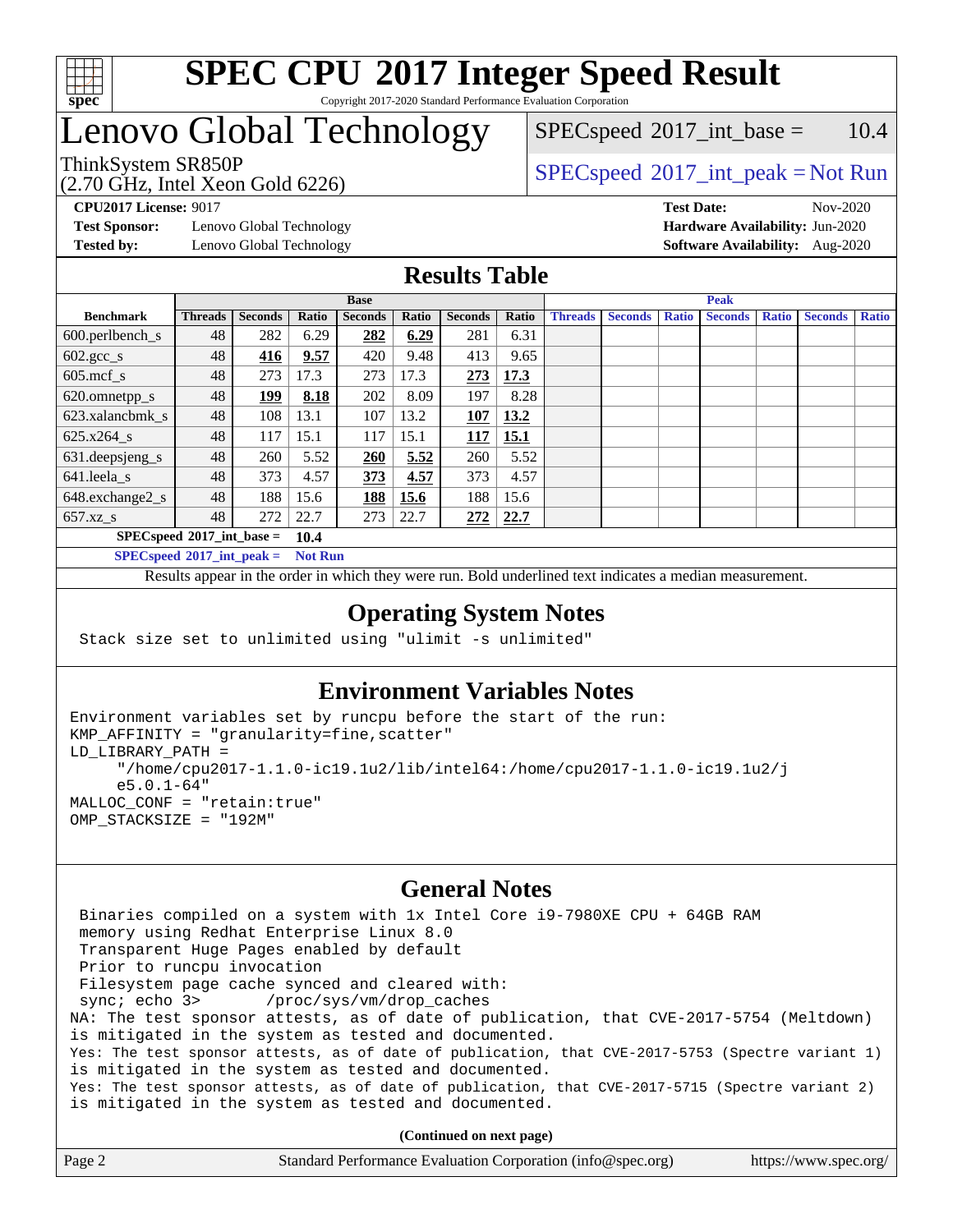

Copyright 2017-2020 Standard Performance Evaluation Corporation

# Lenovo Global Technology

 $SPECspeed^{\circ}2017\_int\_base = 10.4$  $SPECspeed^{\circ}2017\_int\_base = 10.4$ 

(2.70 GHz, Intel Xeon Gold 6226)

ThinkSystem SR850P<br>  $SPEC speed^{\circ}2017\_int\_peak = Not Run$ 

**[CPU2017 License:](http://www.spec.org/auto/cpu2017/Docs/result-fields.html#CPU2017License)** 9017 **[Test Date:](http://www.spec.org/auto/cpu2017/Docs/result-fields.html#TestDate)** Nov-2020

**[Test Sponsor:](http://www.spec.org/auto/cpu2017/Docs/result-fields.html#TestSponsor)** Lenovo Global Technology **[Hardware Availability:](http://www.spec.org/auto/cpu2017/Docs/result-fields.html#HardwareAvailability)** Jun-2020 **[Tested by:](http://www.spec.org/auto/cpu2017/Docs/result-fields.html#Testedby)** Lenovo Global Technology **[Software Availability:](http://www.spec.org/auto/cpu2017/Docs/result-fields.html#SoftwareAvailability)** Aug-2020

### **[General Notes \(Continued\)](http://www.spec.org/auto/cpu2017/Docs/result-fields.html#GeneralNotes)**

Page 3 Standard Performance Evaluation Corporation [\(info@spec.org\)](mailto:info@spec.org) <https://www.spec.org/> jemalloc, a general purpose malloc implementation built with the RedHat Enterprise 7.5, and the system compiler gcc 4.8.5 sources available from jemalloc.net or <https://github.com/jemalloc/jemalloc/releases> **[Platform Notes](http://www.spec.org/auto/cpu2017/Docs/result-fields.html#PlatformNotes)** BIOS configuration: Choose Operating Mode set to Maximum Performance and then set it to Custom Mode MONITOR/MWAIT set to Enable Hyper-Threading set to Disable DCU Streamer Prefetcher set to Disable Patrol Scrub set to Disable LLC dead line alloc set to Disable Sysinfo program /home/cpu2017-1.1.0-ic19.1u2/bin/sysinfo Rev: r6365 of 2019-08-21 295195f888a3d7edb1e6e46a485a0011 running on localhost.localdomain Fri Nov 27 18:03:06 2020 SUT (System Under Test) info as seen by some common utilities. For more information on this section, see <https://www.spec.org/cpu2017/Docs/config.html#sysinfo> From /proc/cpuinfo model name : Intel(R) Xeon(R) Gold 6226 CPU @ 2.70GHz 4 "physical id"s (chips) 48 "processors" cores, siblings (Caution: counting these is hw and system dependent. The following excerpts from /proc/cpuinfo might not be reliable. Use with caution.) cpu cores : 12 siblings : 12 physical 0: cores 0 2 3 4 5 6 8 9 10 11 12 13 physical 1: cores 0 1 2 3 4 5 6 8 9 11 12 13 physical 2: cores 0 1 2 3 4 5 8 10 11 12 13 14 physical 3: cores 0 2 3 4 5 6 8 9 10 11 13 14 From lscpu: Architecture: x86\_64 CPU op-mode(s): 32-bit, 64-bit Byte Order: Little Endian  $CPU(s):$  48 On-line CPU(s) list: 0-47 Thread(s) per core: 1 Core(s) per socket: 12 Socket(s): 4 NUMA node(s): 4 Vendor ID: GenuineIntel **(Continued on next page)**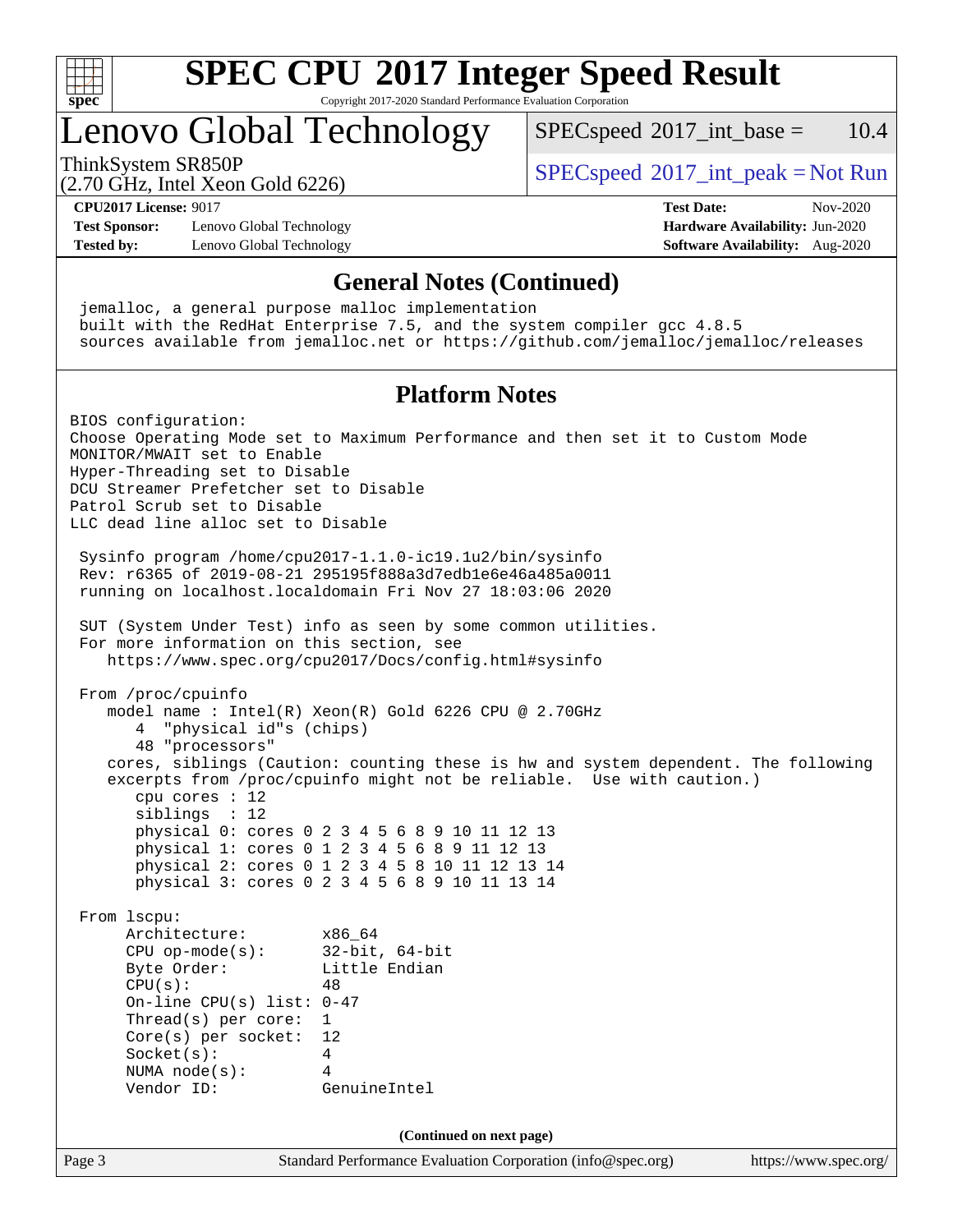

Copyright 2017-2020 Standard Performance Evaluation Corporation

# Lenovo Global Technology

 $SPECspeed^{\circledcirc}2017\_int\_base = 10.4$  $SPECspeed^{\circledcirc}2017\_int\_base = 10.4$ 

(2.70 GHz, Intel Xeon Gold 6226)

ThinkSystem SR850P<br>  $(2.70 \text{ GHz, Intel Yoon Gold } 6226)$  [SPECspeed](http://www.spec.org/auto/cpu2017/Docs/result-fields.html#SPECspeed2017intpeak)<sup>®</sup>[2017\\_int\\_peak = N](http://www.spec.org/auto/cpu2017/Docs/result-fields.html#SPECspeed2017intpeak)ot Run

**[Test Sponsor:](http://www.spec.org/auto/cpu2017/Docs/result-fields.html#TestSponsor)** Lenovo Global Technology **[Hardware Availability:](http://www.spec.org/auto/cpu2017/Docs/result-fields.html#HardwareAvailability)** Jun-2020 **[Tested by:](http://www.spec.org/auto/cpu2017/Docs/result-fields.html#Testedby)** Lenovo Global Technology **[Software Availability:](http://www.spec.org/auto/cpu2017/Docs/result-fields.html#SoftwareAvailability)** Aug-2020

**[CPU2017 License:](http://www.spec.org/auto/cpu2017/Docs/result-fields.html#CPU2017License)** 9017 **[Test Date:](http://www.spec.org/auto/cpu2017/Docs/result-fields.html#TestDate)** Nov-2020

### **[Platform Notes \(Continued\)](http://www.spec.org/auto/cpu2017/Docs/result-fields.html#PlatformNotes)**

| CPU family:<br>6                                                                     |                                                                                      |  |  |  |  |  |  |
|--------------------------------------------------------------------------------------|--------------------------------------------------------------------------------------|--|--|--|--|--|--|
| Model:                                                                               | 85                                                                                   |  |  |  |  |  |  |
| Model name:                                                                          | $Intel(R)$ Xeon $(R)$ Gold 6226 CPU @ 2.70GHz                                        |  |  |  |  |  |  |
| Stepping:                                                                            | 7                                                                                    |  |  |  |  |  |  |
| CPU MHz:                                                                             | 2427.129                                                                             |  |  |  |  |  |  |
| CPU max MHz:                                                                         | 3700.0000                                                                            |  |  |  |  |  |  |
| CPU min MHz:                                                                         | 1200.0000                                                                            |  |  |  |  |  |  |
| BogoMIPS:                                                                            | 5400.00                                                                              |  |  |  |  |  |  |
| Virtualization:                                                                      | $VT - x$                                                                             |  |  |  |  |  |  |
| Lld cache:                                                                           | 32K                                                                                  |  |  |  |  |  |  |
| Lli cache:                                                                           | 32K                                                                                  |  |  |  |  |  |  |
| $L2$ cache:                                                                          | 1024K                                                                                |  |  |  |  |  |  |
| L3 cache:                                                                            | 19712K                                                                               |  |  |  |  |  |  |
| NUMA node0 CPU(s):                                                                   | $0 - 11$                                                                             |  |  |  |  |  |  |
| NUMA nodel CPU(s):                                                                   | $12 - 23$                                                                            |  |  |  |  |  |  |
| NUMA $node2$ $CPU(s):$                                                               | $24 - 35$                                                                            |  |  |  |  |  |  |
| NUMA $node3$ $CPU(s):$                                                               | $36 - 47$                                                                            |  |  |  |  |  |  |
| Flags:                                                                               | fpu vme de pse tsc msr pae mce cx8 apic sep mtrr pge mca cmov                        |  |  |  |  |  |  |
|                                                                                      | pat pse36 clflush dts acpi mmx fxsr sse sse2 ss ht tm pbe syscall nx pdpelgb rdtscp  |  |  |  |  |  |  |
|                                                                                      | lm constant_tsc art arch_perfmon pebs bts rep_good nopl xtopology nonstop_tsc cpuid  |  |  |  |  |  |  |
|                                                                                      | aperfmperf pni pclmulqdq dtes64 monitor ds_cpl vmx smx est tm2 ssse3 sdbg fma cx16   |  |  |  |  |  |  |
|                                                                                      | xtpr pdcm pcid dca sse4_1 sse4_2 x2apic movbe popcnt tsc_deadline_timer aes xsave    |  |  |  |  |  |  |
|                                                                                      | avx f16c rdrand lahf_lm abm 3dnowprefetch cpuid_fault epb cat_13 cdp_13              |  |  |  |  |  |  |
|                                                                                      | invpcid_single intel_ppin ssbd mba ibrs ibpb stibp ibrs_enhanced tpr_shadow vnmi     |  |  |  |  |  |  |
|                                                                                      | flexpriority ept vpid fsgsbase tsc_adjust bmil hle avx2 smep bmi2 erms invpcid rtm   |  |  |  |  |  |  |
|                                                                                      | cqm mpx rdt_a avx512f avx512dq rdseed adx smap clflushopt clwb intel_pt avx512cd     |  |  |  |  |  |  |
| avx512bw avx512vl xsaveopt xsavec xgetbvl xsaves cqm_llc cqm_occup_llc cqm_mbm_total |                                                                                      |  |  |  |  |  |  |
| cqm_mbm_local dtherm ida arat pln pts pku ospke avx512_vnni flush_l1d                |                                                                                      |  |  |  |  |  |  |
| arch_capabilities                                                                    |                                                                                      |  |  |  |  |  |  |
|                                                                                      |                                                                                      |  |  |  |  |  |  |
| /proc/cpuinfo cache data                                                             |                                                                                      |  |  |  |  |  |  |
| cache size : 19712 KB                                                                |                                                                                      |  |  |  |  |  |  |
|                                                                                      |                                                                                      |  |  |  |  |  |  |
|                                                                                      | From numactl --hardware WARNING: a numactl 'node' might or might not correspond to a |  |  |  |  |  |  |
| physical chip.                                                                       |                                                                                      |  |  |  |  |  |  |
| $available: 4 nodes (0-3)$                                                           |                                                                                      |  |  |  |  |  |  |
| node 0 cpus: 0 1 2 3 4 5 6 7 8 9 10 11                                               |                                                                                      |  |  |  |  |  |  |
| node 0 size: 386686 MB                                                               |                                                                                      |  |  |  |  |  |  |
| node 0 free: 386350 MB                                                               |                                                                                      |  |  |  |  |  |  |
|                                                                                      | node 1 cpus: 12 13 14 15 16 17 18 19 20 21 22 23                                     |  |  |  |  |  |  |
| node 1 size: 387069 MB                                                               |                                                                                      |  |  |  |  |  |  |
| node 1 free: 386639 MB                                                               |                                                                                      |  |  |  |  |  |  |
|                                                                                      | node 2 cpus: 24 25 26 27 28 29 30 31 32 33 34 35                                     |  |  |  |  |  |  |
| node 2 size: 387044 MB                                                               |                                                                                      |  |  |  |  |  |  |
| node 2 free: 386748 MB                                                               |                                                                                      |  |  |  |  |  |  |
|                                                                                      | node 3 cpus: 36 37 38 39 40 41 42 43 44 45 46 47                                     |  |  |  |  |  |  |
| node 3 size: 387068 MB                                                               |                                                                                      |  |  |  |  |  |  |
|                                                                                      |                                                                                      |  |  |  |  |  |  |
|                                                                                      |                                                                                      |  |  |  |  |  |  |
| (Continued on next page)                                                             |                                                                                      |  |  |  |  |  |  |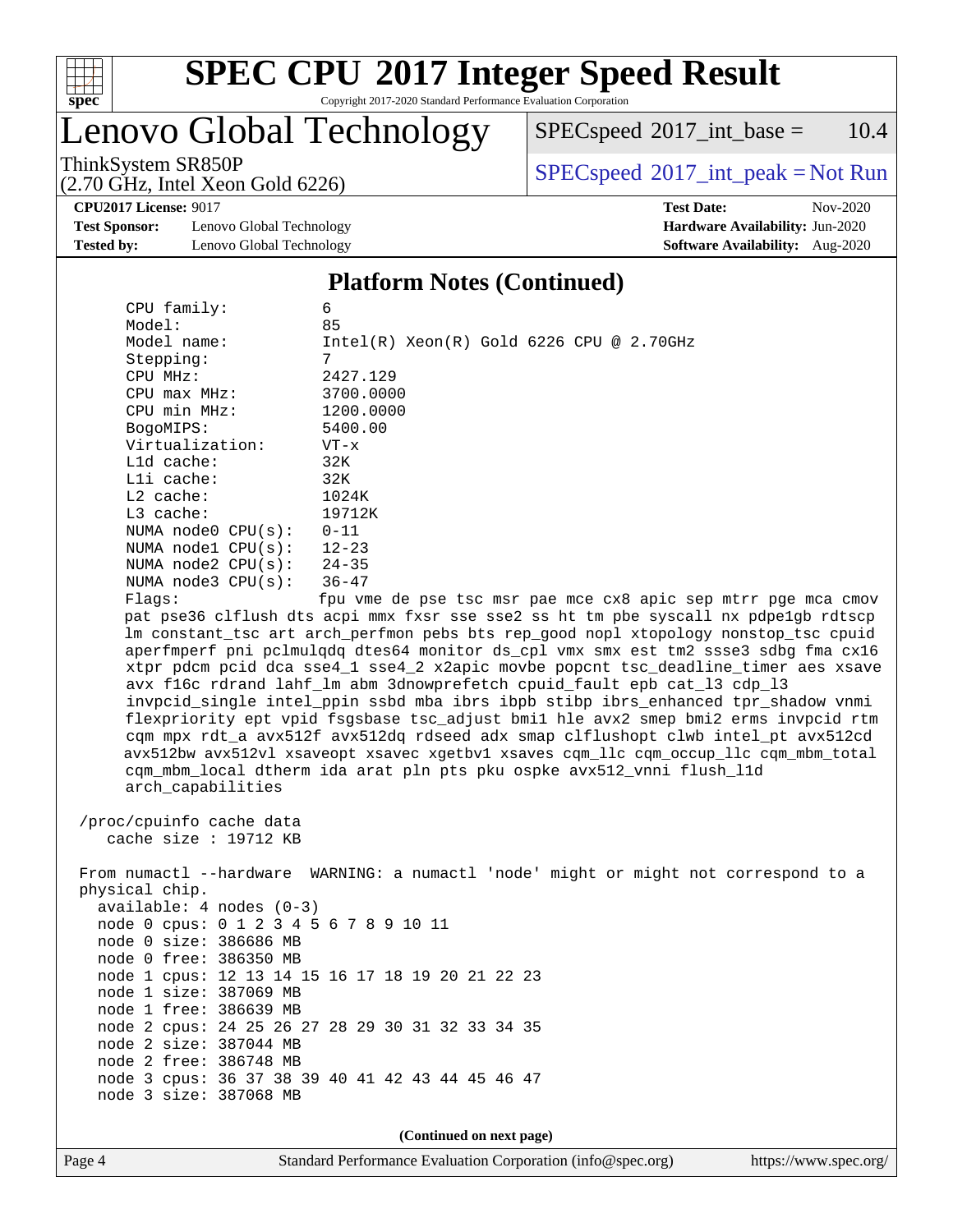

Copyright 2017-2020 Standard Performance Evaluation Corporation

# Lenovo Global Technology

 $SPECspeed^{\circ}2017\_int\_base = 10.4$  $SPECspeed^{\circ}2017\_int\_base = 10.4$ 

(2.70 GHz, Intel Xeon Gold 6226)

ThinkSystem SR850P<br>  $SPEC speed^{\circ}2017\_int\_peak = Not Run$ 

**[Test Sponsor:](http://www.spec.org/auto/cpu2017/Docs/result-fields.html#TestSponsor)** Lenovo Global Technology **[Hardware Availability:](http://www.spec.org/auto/cpu2017/Docs/result-fields.html#HardwareAvailability)** Jun-2020 **[Tested by:](http://www.spec.org/auto/cpu2017/Docs/result-fields.html#Testedby)** Lenovo Global Technology **[Software Availability:](http://www.spec.org/auto/cpu2017/Docs/result-fields.html#SoftwareAvailability)** Aug-2020

**[CPU2017 License:](http://www.spec.org/auto/cpu2017/Docs/result-fields.html#CPU2017License)** 9017 **[Test Date:](http://www.spec.org/auto/cpu2017/Docs/result-fields.html#TestDate)** Nov-2020

### **[Platform Notes \(Continued\)](http://www.spec.org/auto/cpu2017/Docs/result-fields.html#PlatformNotes)** node 3 free: 386343 MB node distances: node 0 1 2 3 0: 10 21 21 21 1: 21 10 21 21 2: 21 21 10 21 3: 21 21 21 10 From /proc/meminfo MemTotal: 1585018132 kB HugePages\_Total: 0 Hugepagesize: 2048 kB From /etc/\*release\* /etc/\*version\* os-release: NAME="Red Hat Enterprise Linux" VERSION="8.0 (Ootpa)" ID="rhel" ID\_LIKE="fedora" VERSION\_ID="8.0" PLATFORM\_ID="platform:el8" PRETTY\_NAME="Red Hat Enterprise Linux 8.0 (Ootpa)" ANSI\_COLOR="0;31" redhat-release: Red Hat Enterprise Linux release 8.0 (Ootpa) system-release: Red Hat Enterprise Linux release 8.0 (Ootpa) system-release-cpe: cpe:/o:redhat:enterprise\_linux:8.0:ga uname -a: Linux localhost.localdomain 4.18.0-80.el8.x86\_64 #1 SMP Wed Mar 13 12:02:46 UTC 2019 x86\_64 x86\_64 x86\_64 GNU/Linux Kernel self-reported vulnerability status: CVE-2018-3620 (L1 Terminal Fault): Not affected Microarchitectural Data Sampling: No status reported CVE-2017-5754 (Meltdown): Not affected CVE-2018-3639 (Speculative Store Bypass): Mitigation: Speculative Store Bypass disabled via prctl and seccomp CVE-2017-5753 (Spectre variant 1): Mitigation: \_\_user pointer sanitization CVE-2017-5715 (Spectre variant 2): Mitigation: Enhanced IBRS, IBPB: conditional, RSB filling run-level 3 Nov 27 18:00 SPEC is set to: /home/cpu2017-1.1.0-ic19.1u2 Filesystem Type Size Used Avail Use% Mounted on /dev/sda4 xfs 839G 65G 774G 8% /home **(Continued on next page)**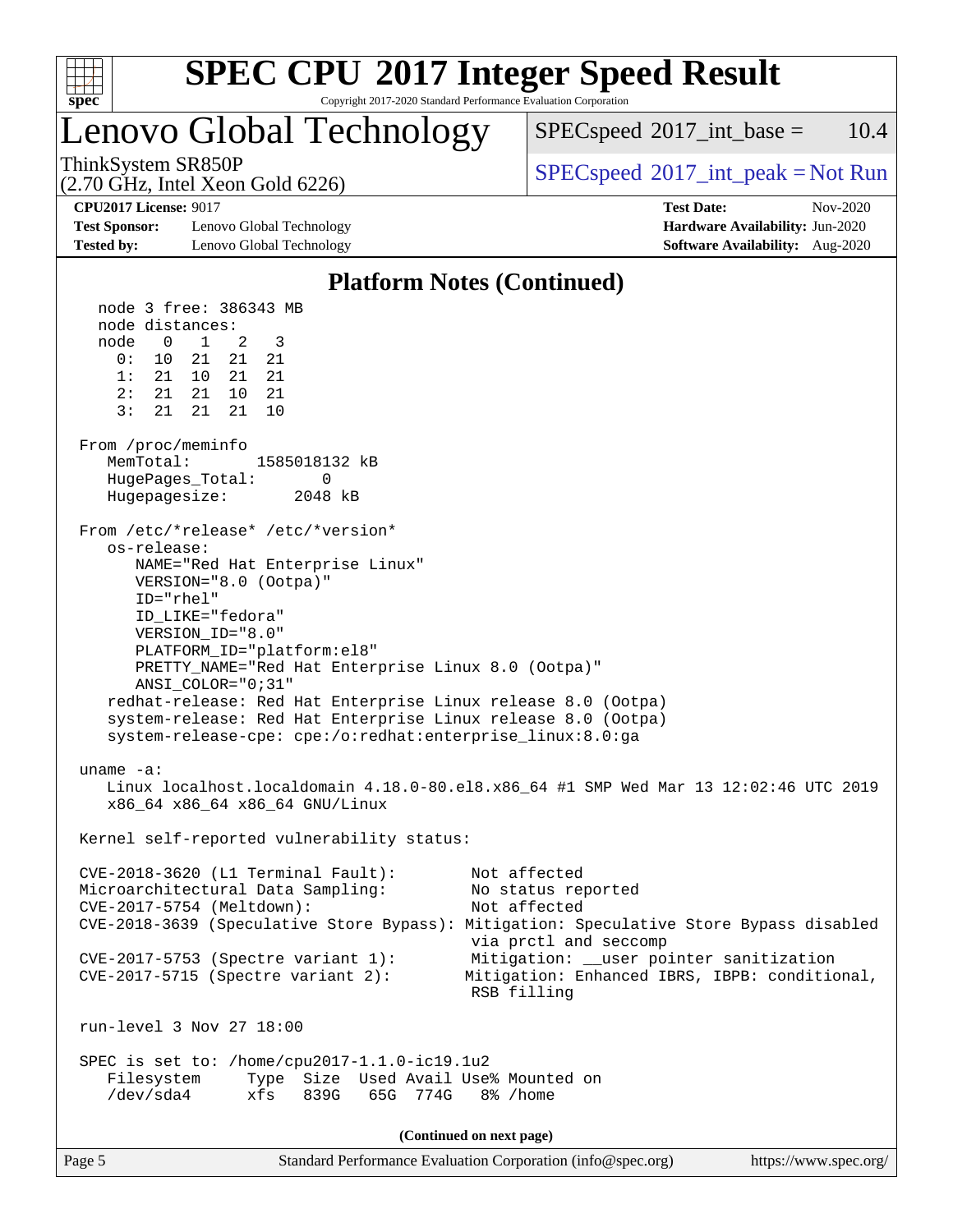

Copyright 2017-2020 Standard Performance Evaluation Corporation

Lenovo Global Technology

 $SPECspeed^{\circ}2017\_int\_base = 10.4$  $SPECspeed^{\circ}2017\_int\_base = 10.4$ 

(2.70 GHz, Intel Xeon Gold 6226)

ThinkSystem SR850P<br>  $SPEC speed^{\circ}2017\_int\_peak = Not Run$ 

**[Test Sponsor:](http://www.spec.org/auto/cpu2017/Docs/result-fields.html#TestSponsor)** Lenovo Global Technology **[Hardware Availability:](http://www.spec.org/auto/cpu2017/Docs/result-fields.html#HardwareAvailability)** Jun-2020 **[Tested by:](http://www.spec.org/auto/cpu2017/Docs/result-fields.html#Testedby)** Lenovo Global Technology **[Software Availability:](http://www.spec.org/auto/cpu2017/Docs/result-fields.html#SoftwareAvailability)** Aug-2020

**[CPU2017 License:](http://www.spec.org/auto/cpu2017/Docs/result-fields.html#CPU2017License)** 9017 **[Test Date:](http://www.spec.org/auto/cpu2017/Docs/result-fields.html#TestDate)** Nov-2020

### **[Platform Notes \(Continued\)](http://www.spec.org/auto/cpu2017/Docs/result-fields.html#PlatformNotes)**

 From /sys/devices/virtual/dmi/id BIOS: Lenovo -[TEE156L-2.61]- 05/20/2020 Vendor: Lenovo Product: ThinkSystem SR850P -[7D2HCTO1WW]- Product Family: ThinkSystem Serial: 1234567890

 Additional information from dmidecode follows. WARNING: Use caution when you interpret this section. The 'dmidecode' program reads system data which is "intended to allow hardware to be accurately determined", but the intent may not be met, as there are frequent changes to hardware, firmware, and the "DMTF SMBIOS" standard.

Memory:

48x Samsung M393A4K40CB2-CVF 32 GB 2 rank 2933

(End of data from sysinfo program)

### **[Compiler Version Notes](http://www.spec.org/auto/cpu2017/Docs/result-fields.html#CompilerVersionNotes)** ============================================================================== C | 600.perlbench\_s(base) 602.gcc\_s(base) 605.mcf\_s(base) | 625.x264  $s(base)$  657.xz  $s(base)$ ------------------------------------------------------------------------------ Intel(R) C Compiler for applications running on  $Intel(R) 64$ , Version 19.1.2.275 Build 20200604 Copyright (C) 1985-2020 Intel Corporation. All rights reserved. ------------------------------------------------------------------------------ ============================================================================== C++ | 620.omnetpp\_s(base) 623.xalancbmk\_s(base) 631.deepsjeng\_s(base) | 641.leela\_s(base) ------------------------------------------------------------------------------ Intel(R) C++ Compiler for applications running on Intel(R) 64, Version 19.1.2.275 Build 20200604 Copyright (C) 1985-2020 Intel Corporation. All rights reserved. ------------------------------------------------------------------------------ ============================================================================== Fortran | 648.exchange2\_s(base) ------------------------------------------------------------------------------ Intel(R) Fortran Intel(R) 64 Compiler for applications running on Intel(R) 64, Version 19.1.2.275 Build 20200623 Copyright (C) 1985-2020 Intel Corporation. All rights reserved. ------------------------------------------------------------------------------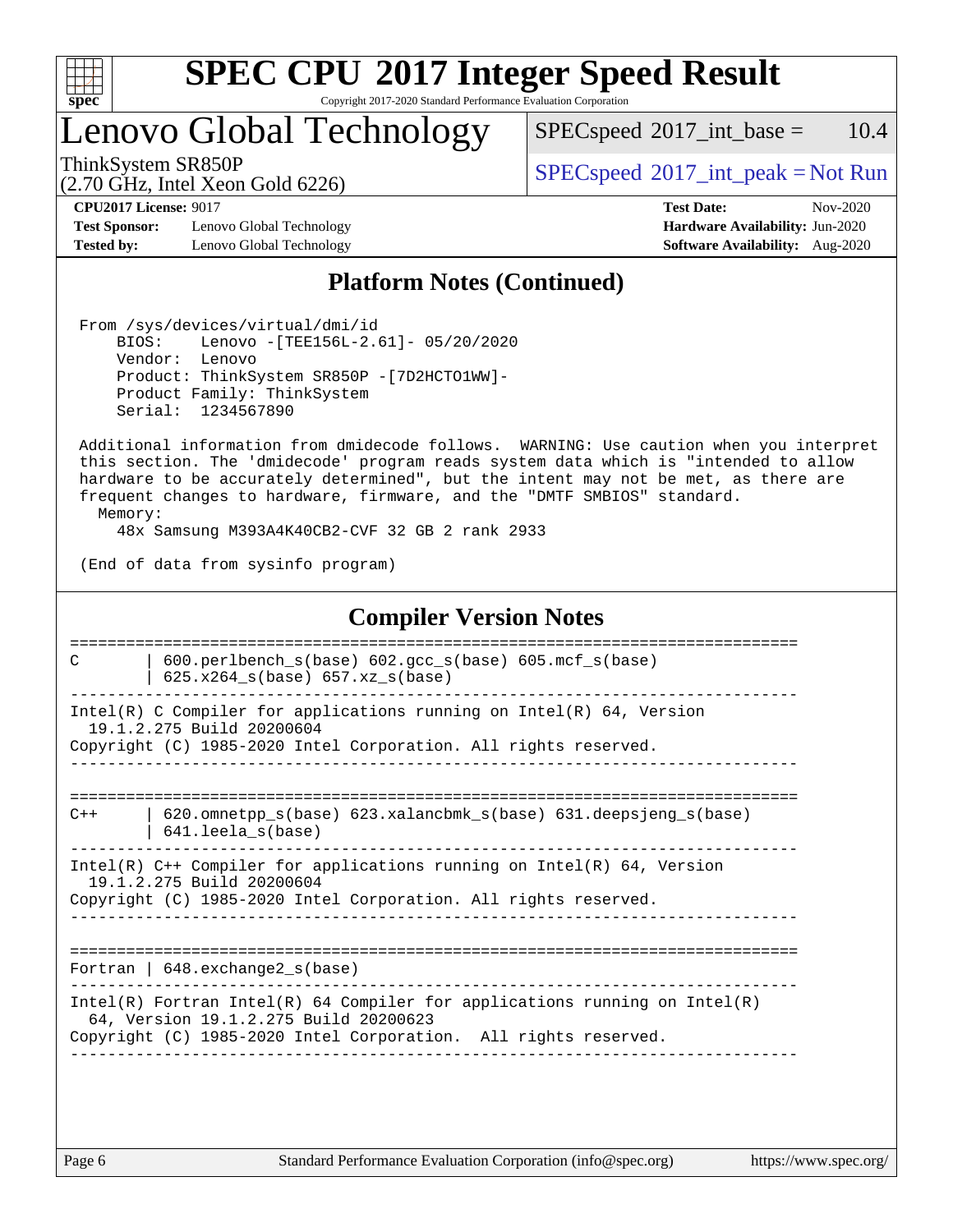

### **[SPEC CPU](http://www.spec.org/auto/cpu2017/Docs/result-fields.html#SPECCPU2017IntegerSpeedResult)[2017 Integer Speed Result](http://www.spec.org/auto/cpu2017/Docs/result-fields.html#SPECCPU2017IntegerSpeedResult)** Copyright 2017-2020 Standard Performance Evaluation Corporation

# Lenovo Global Technology

 $SPEC speed^{\circ}2017\_int\_base = 10.4$ 

(2.70 GHz, Intel Xeon Gold 6226)

ThinkSystem SR850P<br>  $SPEC speed^{\circ}2017\_int\_peak = Not Run$ 

**[Test Sponsor:](http://www.spec.org/auto/cpu2017/Docs/result-fields.html#TestSponsor)** Lenovo Global Technology **[Hardware Availability:](http://www.spec.org/auto/cpu2017/Docs/result-fields.html#HardwareAvailability)** Jun-2020 **[Tested by:](http://www.spec.org/auto/cpu2017/Docs/result-fields.html#Testedby)** Lenovo Global Technology **[Software Availability:](http://www.spec.org/auto/cpu2017/Docs/result-fields.html#SoftwareAvailability)** Aug-2020

**[CPU2017 License:](http://www.spec.org/auto/cpu2017/Docs/result-fields.html#CPU2017License)** 9017 **[Test Date:](http://www.spec.org/auto/cpu2017/Docs/result-fields.html#TestDate)** Nov-2020

## **[Base Compiler Invocation](http://www.spec.org/auto/cpu2017/Docs/result-fields.html#BaseCompilerInvocation)**

[C benchmarks:](http://www.spec.org/auto/cpu2017/Docs/result-fields.html#Cbenchmarks)

[icc](http://www.spec.org/cpu2017/results/res2020q4/cpu2017-20201207-24518.flags.html#user_CCbase_intel_icc_66fc1ee009f7361af1fbd72ca7dcefbb700085f36577c54f309893dd4ec40d12360134090235512931783d35fd58c0460139e722d5067c5574d8eaf2b3e37e92)

[C++ benchmarks](http://www.spec.org/auto/cpu2017/Docs/result-fields.html#CXXbenchmarks): [icpc](http://www.spec.org/cpu2017/results/res2020q4/cpu2017-20201207-24518.flags.html#user_CXXbase_intel_icpc_c510b6838c7f56d33e37e94d029a35b4a7bccf4766a728ee175e80a419847e808290a9b78be685c44ab727ea267ec2f070ec5dc83b407c0218cded6866a35d07)

[Fortran benchmarks:](http://www.spec.org/auto/cpu2017/Docs/result-fields.html#Fortranbenchmarks) [ifort](http://www.spec.org/cpu2017/results/res2020q4/cpu2017-20201207-24518.flags.html#user_FCbase_intel_ifort_8111460550e3ca792625aed983ce982f94888b8b503583aa7ba2b8303487b4d8a21a13e7191a45c5fd58ff318f48f9492884d4413fa793fd88dd292cad7027ca)

### **[Base Portability Flags](http://www.spec.org/auto/cpu2017/Docs/result-fields.html#BasePortabilityFlags)**

 600.perlbench\_s: [-DSPEC\\_LP64](http://www.spec.org/cpu2017/results/res2020q4/cpu2017-20201207-24518.flags.html#b600.perlbench_s_basePORTABILITY_DSPEC_LP64) [-DSPEC\\_LINUX\\_X64](http://www.spec.org/cpu2017/results/res2020q4/cpu2017-20201207-24518.flags.html#b600.perlbench_s_baseCPORTABILITY_DSPEC_LINUX_X64) 602.gcc\_s: [-DSPEC\\_LP64](http://www.spec.org/cpu2017/results/res2020q4/cpu2017-20201207-24518.flags.html#suite_basePORTABILITY602_gcc_s_DSPEC_LP64) 605.mcf\_s: [-DSPEC\\_LP64](http://www.spec.org/cpu2017/results/res2020q4/cpu2017-20201207-24518.flags.html#suite_basePORTABILITY605_mcf_s_DSPEC_LP64) 620.omnetpp\_s: [-DSPEC\\_LP64](http://www.spec.org/cpu2017/results/res2020q4/cpu2017-20201207-24518.flags.html#suite_basePORTABILITY620_omnetpp_s_DSPEC_LP64) 623.xalancbmk\_s: [-DSPEC\\_LP64](http://www.spec.org/cpu2017/results/res2020q4/cpu2017-20201207-24518.flags.html#suite_basePORTABILITY623_xalancbmk_s_DSPEC_LP64) [-DSPEC\\_LINUX](http://www.spec.org/cpu2017/results/res2020q4/cpu2017-20201207-24518.flags.html#b623.xalancbmk_s_baseCXXPORTABILITY_DSPEC_LINUX) 625.x264\_s: [-DSPEC\\_LP64](http://www.spec.org/cpu2017/results/res2020q4/cpu2017-20201207-24518.flags.html#suite_basePORTABILITY625_x264_s_DSPEC_LP64) 631.deepsjeng\_s: [-DSPEC\\_LP64](http://www.spec.org/cpu2017/results/res2020q4/cpu2017-20201207-24518.flags.html#suite_basePORTABILITY631_deepsjeng_s_DSPEC_LP64) 641.leela\_s: [-DSPEC\\_LP64](http://www.spec.org/cpu2017/results/res2020q4/cpu2017-20201207-24518.flags.html#suite_basePORTABILITY641_leela_s_DSPEC_LP64) 648.exchange2\_s: [-DSPEC\\_LP64](http://www.spec.org/cpu2017/results/res2020q4/cpu2017-20201207-24518.flags.html#suite_basePORTABILITY648_exchange2_s_DSPEC_LP64) 657.xz\_s: [-DSPEC\\_LP64](http://www.spec.org/cpu2017/results/res2020q4/cpu2017-20201207-24518.flags.html#suite_basePORTABILITY657_xz_s_DSPEC_LP64)

## **[Base Optimization Flags](http://www.spec.org/auto/cpu2017/Docs/result-fields.html#BaseOptimizationFlags)**

### [C benchmarks](http://www.spec.org/auto/cpu2017/Docs/result-fields.html#Cbenchmarks):

```
-m64 -qnextgen -std=c11
-Wl,-plugin-opt=-x86-branches-within-32B-boundaries -Wl,-z,muldefs
-xCORE-AVX512 -O3 -ffast-math -flto -mfpmath=sse -funroll-loops
-qopt-mem-layout-trans=4 -fopenmp -DSPEC_OPENMP
-L/usr/local/jemalloc64-5.0.1/lib -ljemalloc
```
[C++ benchmarks:](http://www.spec.org/auto/cpu2017/Docs/result-fields.html#CXXbenchmarks)

```
-m64 -qnextgen -Wl,-plugin-opt=-x86-branches-within-32B-boundaries
-Wl,-z,muldefs -xCORE-AVX512 -O3 -ffast-math -flto -mfpmath=sse
-funroll-loops -qopt-mem-layout-trans=4
-L/usr/local/IntelCompiler19/compilers_and_libraries_2020.3.275/linux/compiler/lib/intel64_lin
-lqkmalloc
```
[Fortran benchmarks:](http://www.spec.org/auto/cpu2017/Docs/result-fields.html#Fortranbenchmarks)

```
-m64 -Wl,-plugin-opt=-x86-branches-within-32B-boundaries -xCORE-AVX512
-O3 -ipo -no-prec-div -qopt-mem-layout-trans=4
-nostandard-realloc-lhs -align array32byte
```
**(Continued on next page)**

| Page 7 | Standard Performance Evaluation Corporation (info@spec.org) | https://www.spec.org/ |
|--------|-------------------------------------------------------------|-----------------------|